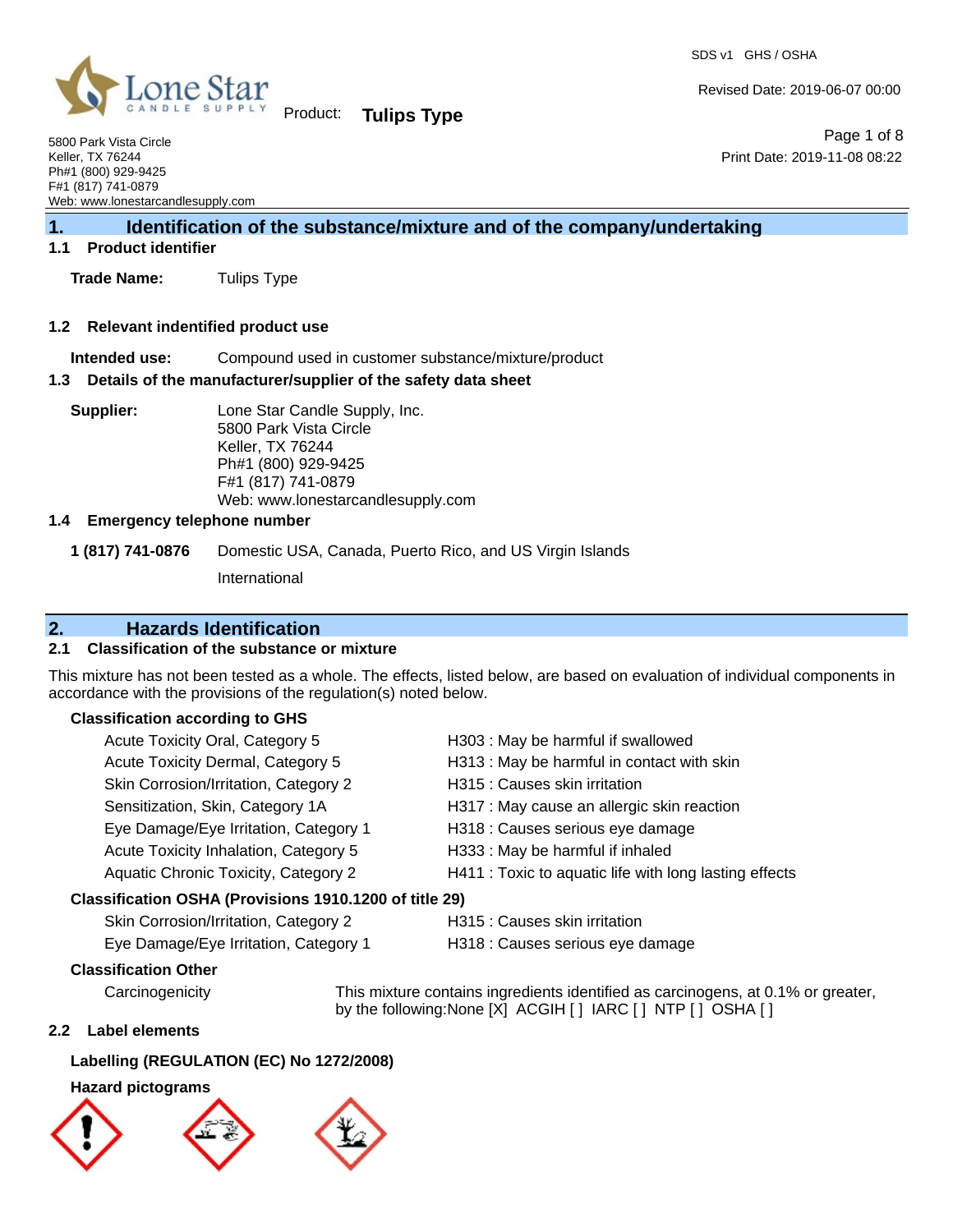

5800 Park Vista Circle Keller, TX 76244 Ph#1 (800) 929-9425 F#1 (817) 741-0879 Web: www.lonestarcandlesupply.com

# Product: **Tulips Type**

Revised Date: 2019-06-07 00:00

Page 2 of 8 Print Date: 2019-11-08 08:22

| <b>Signal Word: Danger</b>      |                                                                                                                                  |
|---------------------------------|----------------------------------------------------------------------------------------------------------------------------------|
| <b>Hazard statments</b>         |                                                                                                                                  |
| H303                            | May be harmful if swallowed                                                                                                      |
| H313                            | May be harmful in contact with skin                                                                                              |
| H315                            | Causes skin irritation                                                                                                           |
| H317                            | May cause an allergic skin reaction                                                                                              |
| H318                            | Causes serious eye damage                                                                                                        |
| H333                            | May be harmful if inhaled                                                                                                        |
| H411                            | Toxic to aquatic life with long lasting effects                                                                                  |
| <b>Precautionary Statements</b> |                                                                                                                                  |
| <b>Prevention:</b>              |                                                                                                                                  |
| P <sub>264</sub>                | Wash hands thoroughly after handling                                                                                             |
| P272                            | Contaminated work clothing should not be allowed out of the workplace                                                            |
| P273                            | Avoid release to the environment                                                                                                 |
| <b>Response:</b>                |                                                                                                                                  |
| P302 + P352                     | IF ON SKIN: Wash with soap and water                                                                                             |
| $P304 + P312$                   | IF INHALED: Call a POISON CENTER or doctor/physician if you feel unwell                                                          |
| $P305 + P351 + P338$            | IF IN EYES: Rinse cautiously with water for several minutes Remove contact lenses if<br>present and easy to do. continue rinsing |
| P310                            | Immediately call a POISON CENTER or doctor/physician                                                                             |
| P312                            | Call a POISON CENTER or doctor/physician if you feel unwell                                                                      |
| $P333 + P313$                   | If skin irritation or a rash occurs: Get medical advice/attention                                                                |
| P362                            | Take off contaminated clothing and wash before reuse                                                                             |
| P363                            | Wash contaminated clothing before reuse                                                                                          |
| P391                            | <b>Collect Spillage</b>                                                                                                          |

## **2.3 Other Hazards**

#### **no data available**

## **3. Composition/Information on Ingredients**

## **3.1 Mixtures**

This product is a complex mixture of ingredients, which contains among others the following substance(s), presenting a health or environmental hazard within the meaning of the UN Globally Harmonized System of Classification and Labeling of Chemicals (GHS):

| CAS#<br>Ingredient       | EC#                  | Conc.<br>Range | <b>GHS Classification</b>    |
|--------------------------|----------------------|----------------|------------------------------|
| 118-58-1                 | 204-262-9            | $20 - 30 \%$   | H303; H317; H320; H401; H412 |
| <b>Benzyl Salicylate</b> |                      |                |                              |
| 101-86-0                 | 202-983-3            | $10 - 20 %$    | H303; H316; H317; H400; H411 |
|                          | Hexyl cinnamaldehyde |                |                              |
| 140-11-4                 | 205-399-7            | $5 - 10 \%$    | H303; H401; H412             |
| Benzyl acetate           |                      |                |                              |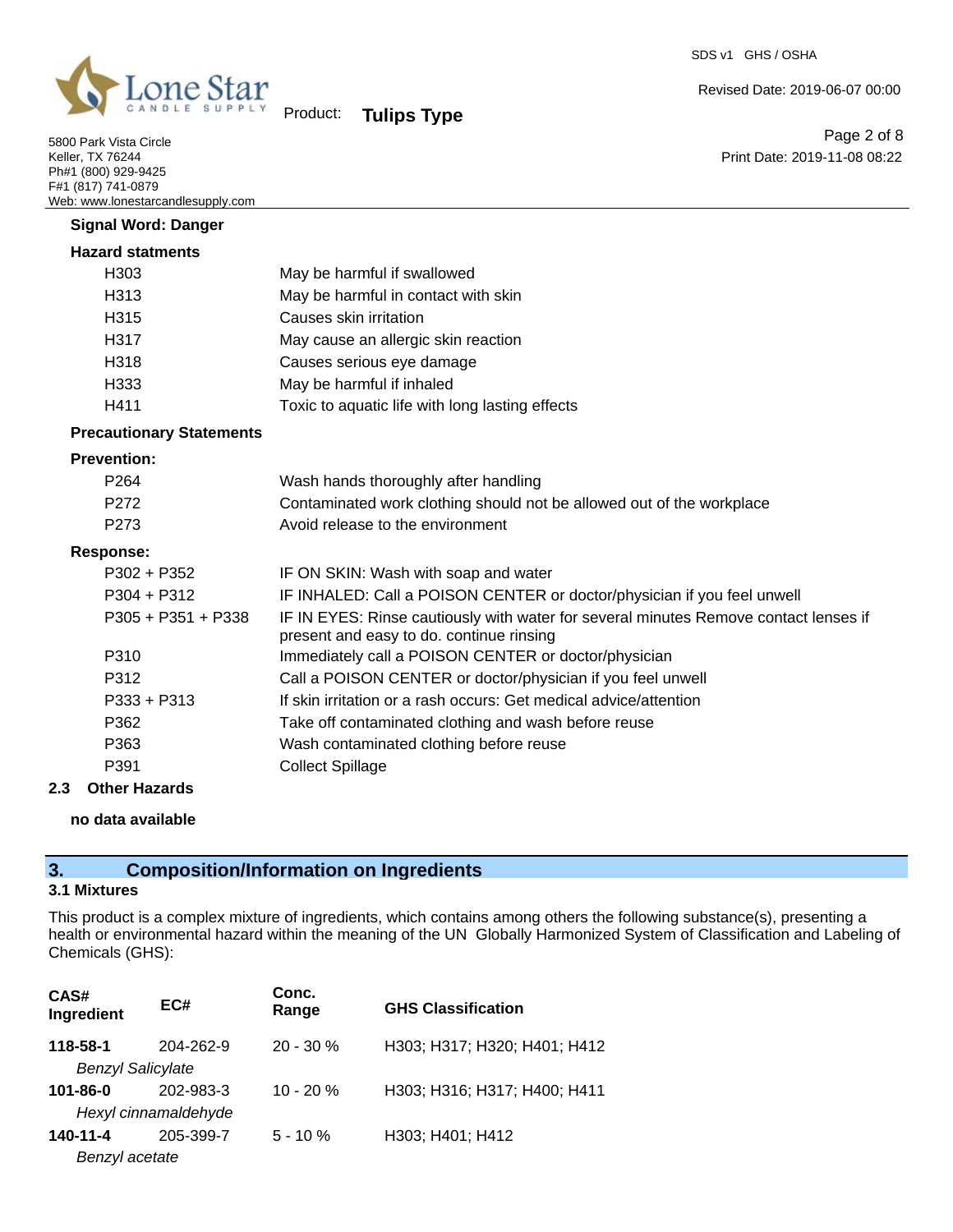

5800 Park Vista Circle Keller, TX 76244 Ph#1 (800) 929-9425 F#1 (817) 741-0879

Revised Date: 2019-06-07 00:00

Page 3 of 8 Print Date: 2019-11-08 08:22

| Product: | <b>Tulips Type</b> |  |
|----------|--------------------|--|
|          |                    |  |

| Web: www.lonestarcandlesupply.com |                                       |                                                          |                                     |
|-----------------------------------|---------------------------------------|----------------------------------------------------------|-------------------------------------|
| CAS#<br>Ingredient                | EC#                                   | Conc.<br>Range                                           | <b>GHS Classification</b>           |
| 106-24-1                          | 203-377-1                             | $2 - 5%$                                                 | H303; H315; H317; H318; H402        |
| Geraniol                          |                                       |                                                          |                                     |
| 98-55-5                           | 202-680-6                             | $2 - 5%$                                                 | H227; H303; H315; H319; H401        |
| <b>Terpineol</b>                  |                                       |                                                          |                                     |
| 78-70-6                           | 201-134-4                             | $2 - 5%$                                                 | H227; H303; H315; H317; H319; H402  |
| Linalool                          |                                       |                                                          |                                     |
| 120-51-4                          | 204-402-9                             | $2 - 5%$                                                 | H302; H313; H400; H411              |
| <b>Benzyl Benzoate</b>            |                                       |                                                          |                                     |
| 103-95-7                          | 203-161-7                             | $2 - 5%$                                                 | H227; H303; H315; H317; H401; H412  |
| Cyclamen Aldehyde                 |                                       |                                                          |                                     |
| 151-05-3                          | 205-781-3                             | $2 - 5%$                                                 | H303; H402                          |
|                                   | 1,1-Dimethyl-2-phenylethyl acetate    |                                                          |                                     |
| 65405-77-8                        | 265-745-8                             | $2 - 5%$                                                 | H400                                |
|                                   | cis-3-Hexenyl salicylate              |                                                          |                                     |
| 103-48-0                          | 203-116-1                             | $2 - 5%$                                                 | H401                                |
| Phenethyl isobutyrate             |                                       |                                                          |                                     |
| 106-25-2                          | 203-378-7                             | $2 - 5%$                                                 | H303; H315; H317; H319; H401        |
| Nerol                             |                                       |                                                          |                                     |
| 122-63-4                          | 204-559-3                             | $1 - 2%$                                                 | H303; H401                          |
| Benzyl propionate                 |                                       |                                                          |                                     |
| 31906-04-4                        | 250-863-4                             | $1 - 2%$                                                 | H317; H402                          |
|                                   |                                       | Hydroxyisohexyl 3-cyclohexene carboxaldehyde             |                                     |
| $60 - 12 - 8$                     | 200-456-2                             | $1 - 2%$                                                 | H302; H313; H316; H319              |
| phenethyl alcohol                 |                                       |                                                          |                                     |
| 5462-06-6                         | 226-749-5                             | $1 - 2%$                                                 | H303; H317; H401                    |
|                                   | 4-Methoxy-alpha-methylbenzenepropanal |                                                          |                                     |
| 80-54-6                           | 201-289-8                             | $0.1 - 1.0 %$                                            | H227; H302; H315; H317; H361; H401; |
|                                   | <b>Butylphenyl Methylpropional</b>    |                                                          | H412                                |
| 105-87-3                          | 203-341-5                             | $0.1 - 1.0 %$                                            | H315; H317; H401; H412              |
| Geranyl Acetate                   |                                       |                                                          |                                     |
| $97 - 54 - 1$                     | 202-590-7                             | $0.1 - 1.0 \%$                                           | H302; H312; H315; H317; H319; H332; |
| Iso Eugenol                       |                                       |                                                          | H335; H401                          |
|                                   |                                       | See Section 16 for full text of GHS classification codes |                                     |
|                                   |                                       |                                                          |                                     |

See Section 16 for full text of GHS classification codes which where not shown in section 2

Total Hydrocarbon Content (%  $w/w$ ) = 0.36

# **4. First Aid Measures**

# **4.1 Description of first aid measures**

**Inhalation:** Remove from exposure site to fresh air and keep at rest. Obtain medical advice.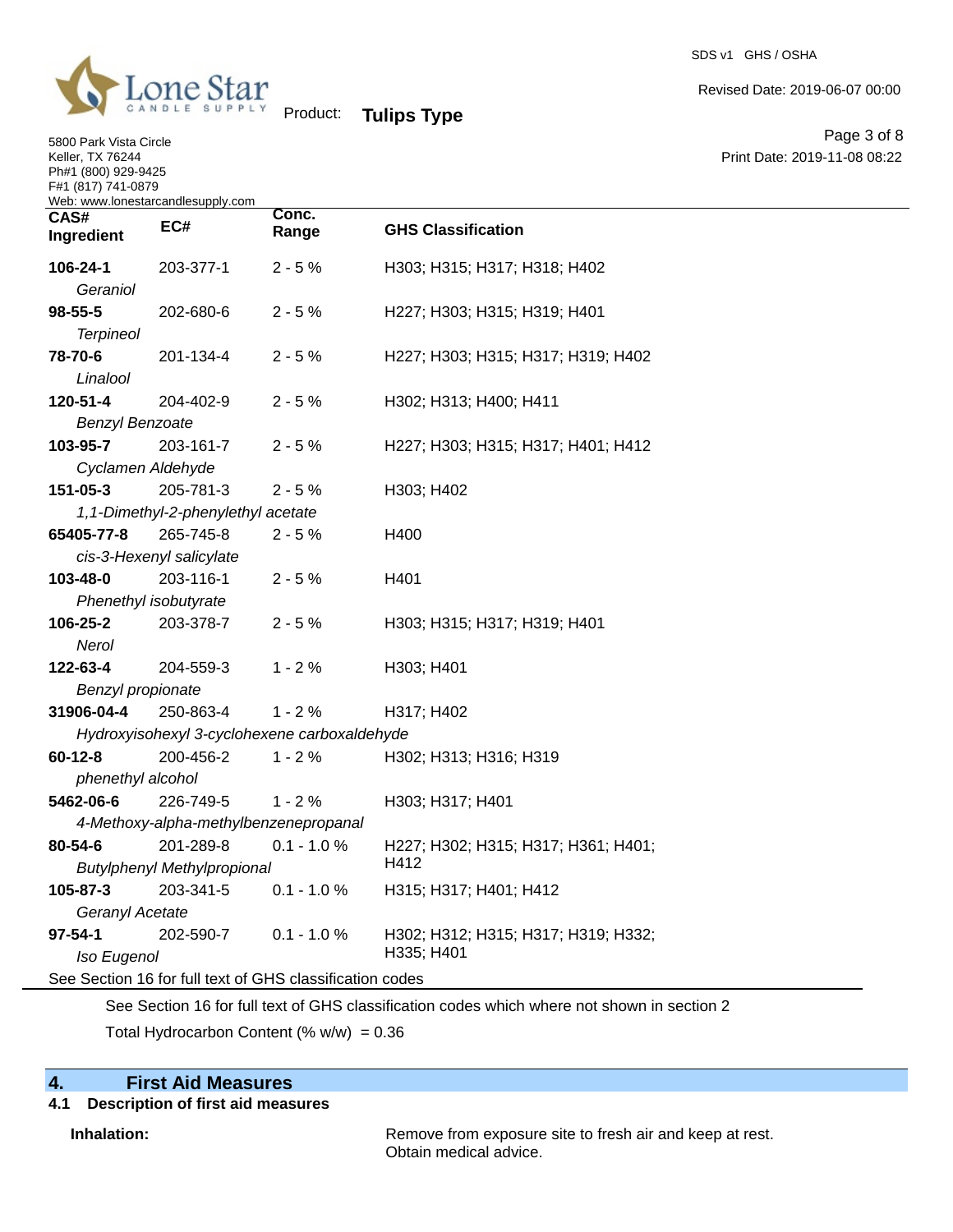

5800 Park Vista Circle

Product: **Tulips Type**

Revised Date: 2019-06-07 00:00

Page 4 of 8 Print Date: 2019-11-08 08:22

| Keller, TX 76244<br>F#1 (817) 741-0879 | Ph#1 (800) 929-9425<br>Web: www.lonestarcandlesupply.com               | Print Date: 2019-11-08 08:22                                                                                           |
|----------------------------------------|------------------------------------------------------------------------|------------------------------------------------------------------------------------------------------------------------|
|                                        | <b>Eye Exposure:</b>                                                   | Flush immediately with water for at least 15 minutes.<br>Contact physician if symptoms persist.                        |
|                                        | <b>Skin Exposure:</b>                                                  | Remove contaminated clothes. Wash thoroughly with water (and soap).<br>Contact physician if symptoms persist.          |
| 4.2                                    | Ingestion:                                                             | Rinse mouth with water and obtain medical advice.<br>Most important symptoms and effects, both acute and delayed       |
|                                        | <b>Symptoms:</b>                                                       | no data available                                                                                                      |
| Risks:<br>4.3                          |                                                                        | Refer to Section 2.2 "Hazard Statements"<br>Indication of any immediate medical attention and special treatment needed |
|                                        | Treatment:                                                             | Refer to Section 2.2 "Response"                                                                                        |
| 5.                                     | <b>Fire-Fighting measures</b>                                          |                                                                                                                        |
| 5.1                                    | <b>Extinguishing media</b>                                             |                                                                                                                        |
| Suitable:                              |                                                                        | Carbon dioxide (CO2), Dry chemical, Foam                                                                               |
|                                        | <b>Unsuitable</b><br>Do not use a direct water jet on burning material |                                                                                                                        |
| 5.2                                    | Special hazards arising from the substance or mixture                  |                                                                                                                        |
|                                        | <b>During fire fighting:</b><br>5.3 Advice for firefighters            | Water may be ineffective                                                                                               |
|                                        | <b>Further information:</b>                                            | Standard procedure for chemical fires                                                                                  |

## **6. Accidental Release Measures**

#### **6.1 Personal precautions, protective equipment and emergency procedures**

Avoid inhalation and contact with skin and eyes. A self-contained breathing apparatus is recommended in case of a major spill.

#### **6.2 Environmental precautions**

Keep away from drains, soil, and surface and groundwater.

#### **6.3 Methods and materials for containment and cleaning up**

Clean up spillage promptly. Remove ignition sources. Provide adequate ventilation. Avoid excessive inhalation of vapors. Gross spillages should be contained by use of sand or inert powder and disposed of according to the local regulations.

#### **6.4 Reference to other sections**

Not Applicable

## **7. Handling and Storage**

#### **7.1 Precautions for safe handling**

Apply according to good manufacturing and industrial hygiene practices with proper ventilation. Do not drink, eat or smoke while handling. Respect good personal hygiene.

#### **7.2 Conditions for safe storage, including any incompatibilities**

Store in a cool, dry and ventilated area away from heat sources and protected from light in tightly closed original container. Avoid uncoated metal container. Keep air contact to a minimum.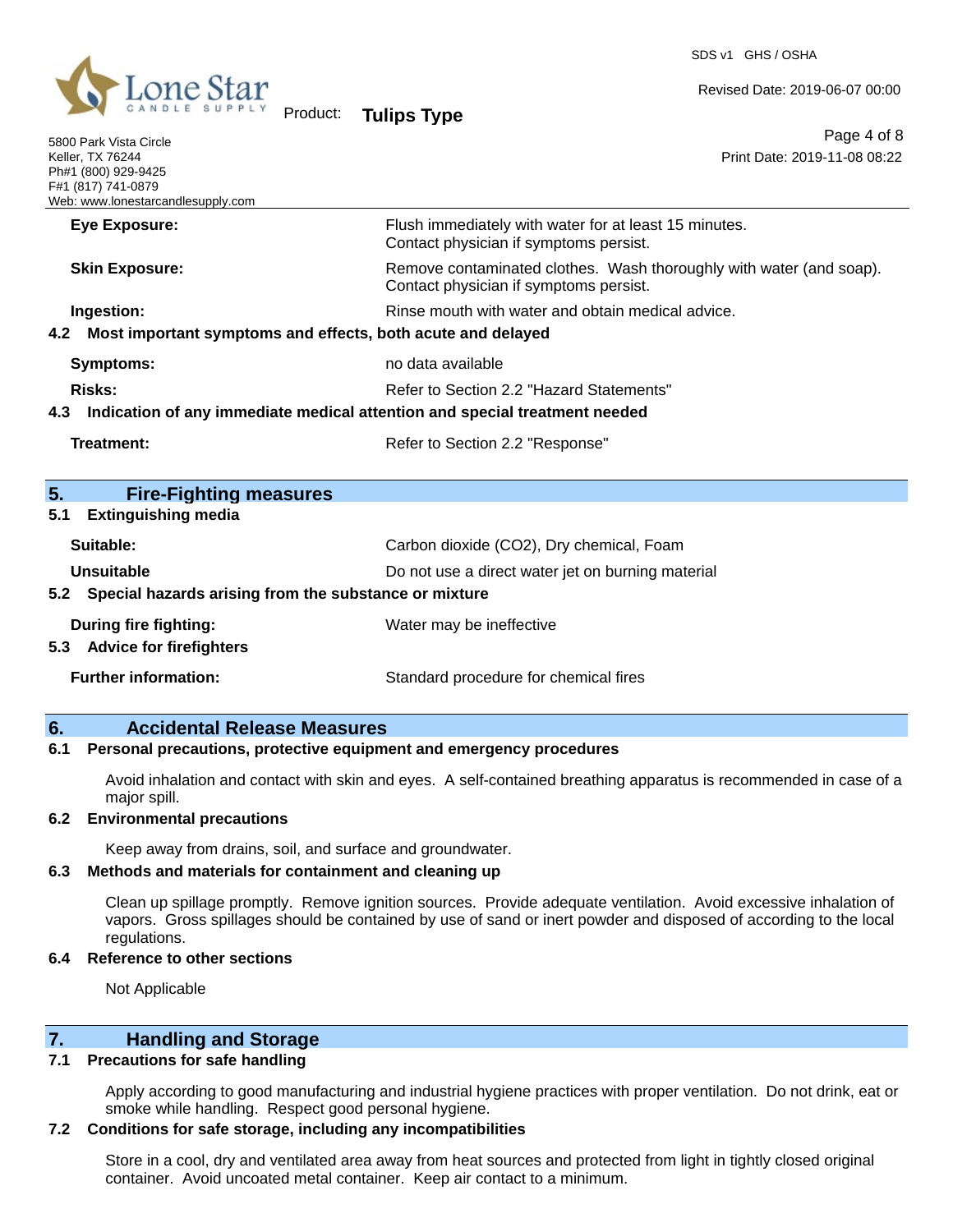SDS v1 GHS / OSHA

Page 5 of 8

Print Date: 2019-11-08 08:22

Revised Date: 2019-06-07 00:00



Product: **Tulips Type**

#### **7.3 Specific end uses**

No information available

| 8.                                                    | <b>Exposure Controls/Personal Protection</b>                                                                                             |  |  |
|-------------------------------------------------------|------------------------------------------------------------------------------------------------------------------------------------------|--|--|
| 8.1 Control parameters                                |                                                                                                                                          |  |  |
| <b>Exposure Limits:</b>                               |                                                                                                                                          |  |  |
| <b>Component</b>                                      | ACGIH<br><b>OSHA</b><br>ACGIH<br><b>OSHA</b><br>TWA ppm STEL ppm TWA ppm STEL ppm                                                        |  |  |
| 140-11-4<br>Benzyl acetate                            | 10                                                                                                                                       |  |  |
| <b>Engineering Controls:</b>                          | Use local exhaust as needed.                                                                                                             |  |  |
| 8.2 Exposure controls - Personal protective equipment |                                                                                                                                          |  |  |
| Eye protection:                                       | Tightly sealed goggles, face shield, or safety glasses with brow guards and side shields, etc.<br>as may be appropriate for the exposure |  |  |
| <b>Respiratory protection:</b>                        | Avoid excessive inhalation of concentrated vapors. Apply local ventilation where appropriate.                                            |  |  |
| <b>Skin protection:</b>                               | Avoid Skin contact. Use chemically resistant gloves as needed.                                                                           |  |  |

# **9. Physical and Chemical Properties**

# **9.1 Information on basic physical and chemical properties**

| Appearance:                  | Liquid                                   |
|------------------------------|------------------------------------------|
| Odor:                        | Conforms to Standard                     |
| Color:                       | Yellow Tint (G1) to Greenish Yellow (G3) |
| <b>Viscosity:</b>            | Liquid                                   |
| <b>Freezing Point:</b>       | Not determined                           |
| <b>Boiling Point:</b>        | Not determined                           |
| <b>Melting Point:</b>        | Not determined                           |
| <b>Flashpoint (CCCFP):</b>   | >200 F (93.33 C)                         |
| <b>Auto flammability:</b>    | Not determined                           |
| <b>Explosive Properties:</b> | None Expected                            |
| <b>Oxidizing properties:</b> | None Expected                            |
| Vapor Pressure (mmHg@20 C):  | 0.0233                                   |
| %VOC:                        | 0.02                                     |
| Specific Gravity @ 25 C:     | 1.0170                                   |
| Density @ 25 C:              | 1.0140                                   |
| Refractive Index @ 20 C:     | 1.5210                                   |
| Soluble in:                  | Oil                                      |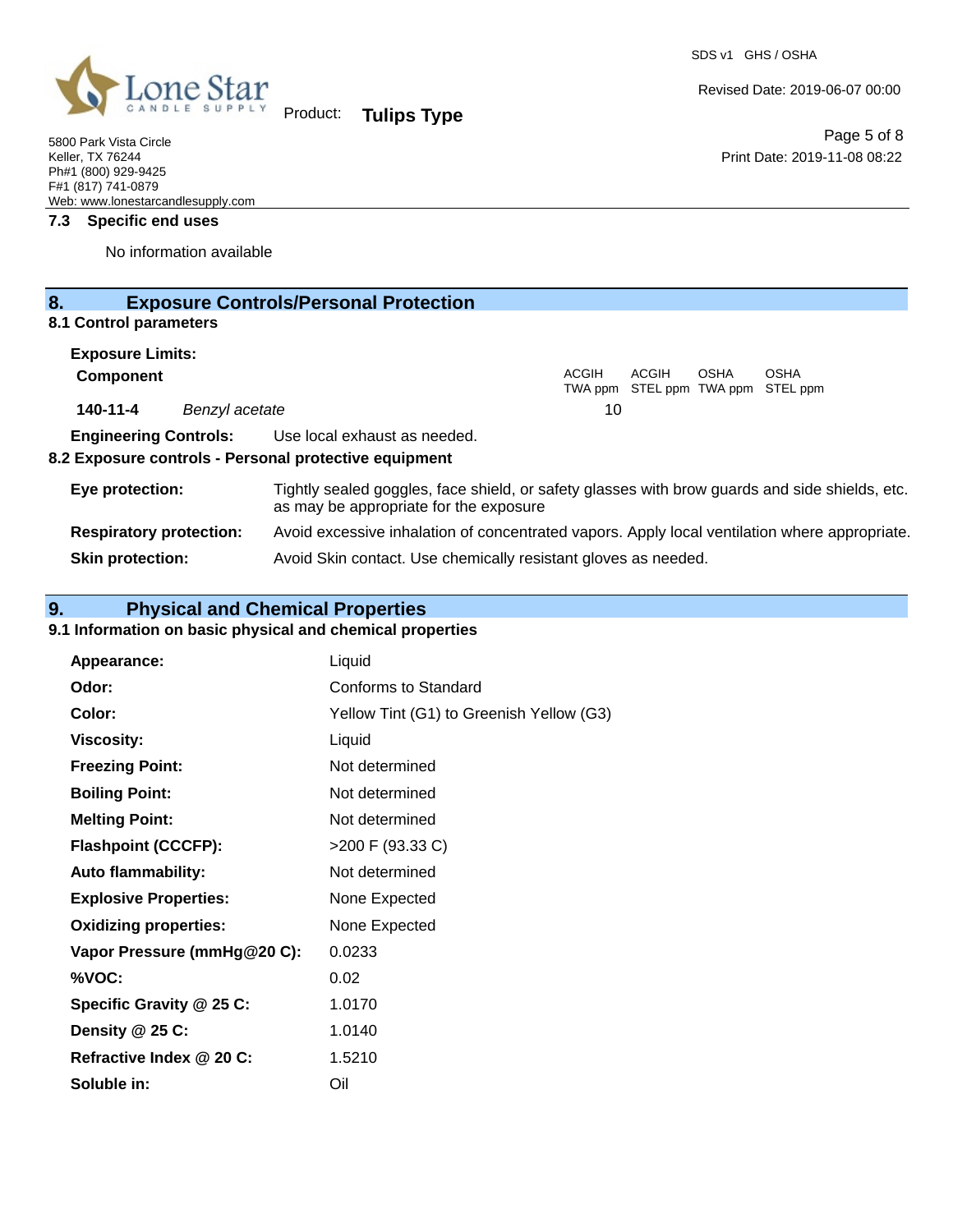

Product: **Tulips Type**

## **10. Stability and Reactivity**

| 10.1 Reactivity                         | None                                               |
|-----------------------------------------|----------------------------------------------------|
| <b>10.2 Chemical stability</b>          | Stable                                             |
| 10.3 Possibility of hazardous reactions | None known                                         |
| <b>10.4 Conditions to avoid</b>         | None known                                         |
| 10.5 Incompatible materials             | Strong oxidizing agents, strong acids, and alkalis |
| 10.6 Hazardous decomposition products   | None known                                         |

## **11. Toxicological Information**

## **11.1 Toxicological Effects**

Acute Toxicity Estimates (ATEs) based on the individual Ingredient Toxicity Data utilizing the "Additivity Formula"

| Acute toxicity - Oral - (Rat) mg/kg                | (LD50: 2827.7464) May be harmful if swallowed            |
|----------------------------------------------------|----------------------------------------------------------|
| Acute toxicity - Dermal - (Rabbit) mg/kg           | (LD50: 4796.2561) May be harmful in contact with skin    |
| Acute toxicity - Inhalation - (Rat) mg/L/4hr       | (LD50: 40.3995) May be harmful if inhaled                |
| <b>Skin corrosion / irritation</b>                 | May be harmful if inhaled                                |
| Serious eye damage / irritation                    | Causes serious eye damage                                |
| <b>Respiratory sensitization</b>                   | Not classified - the classification criteria are not met |
| <b>Skin sensitization</b>                          | May cause an allergic skin reaction                      |
| <b>Germ cell mutagenicity</b>                      | Not classified - the classification criteria are not met |
| Carcinogenicity                                    | Not classified - the classification criteria are not met |
| <b>Reproductive toxicity</b>                       | Not classified - the classification criteria are not met |
| Specific target organ toxicity - single exposure   | Not classified - the classification criteria are not met |
| Specific target organ toxicity - repeated exposure | Not classified - the classification criteria are not met |
| <b>Aspiration hazard</b>                           | Not classified - the classification criteria are not met |

# **12. Ecological Information**

**12.1 Toxicity**

| Not classified - the classification criteria are not met |
|----------------------------------------------------------|
| Toxic to aquatic life with long lasting effects          |
| no data available                                        |
| no data available                                        |
|                                                          |
| no data available                                        |
| no data available                                        |
| no data available                                        |
| no data available                                        |
|                                                          |

SDS v1 GHS / OSHA

Revised Date: 2019-06-07 00:00

Page 6 of 8 Print Date: 2019-11-08 08:22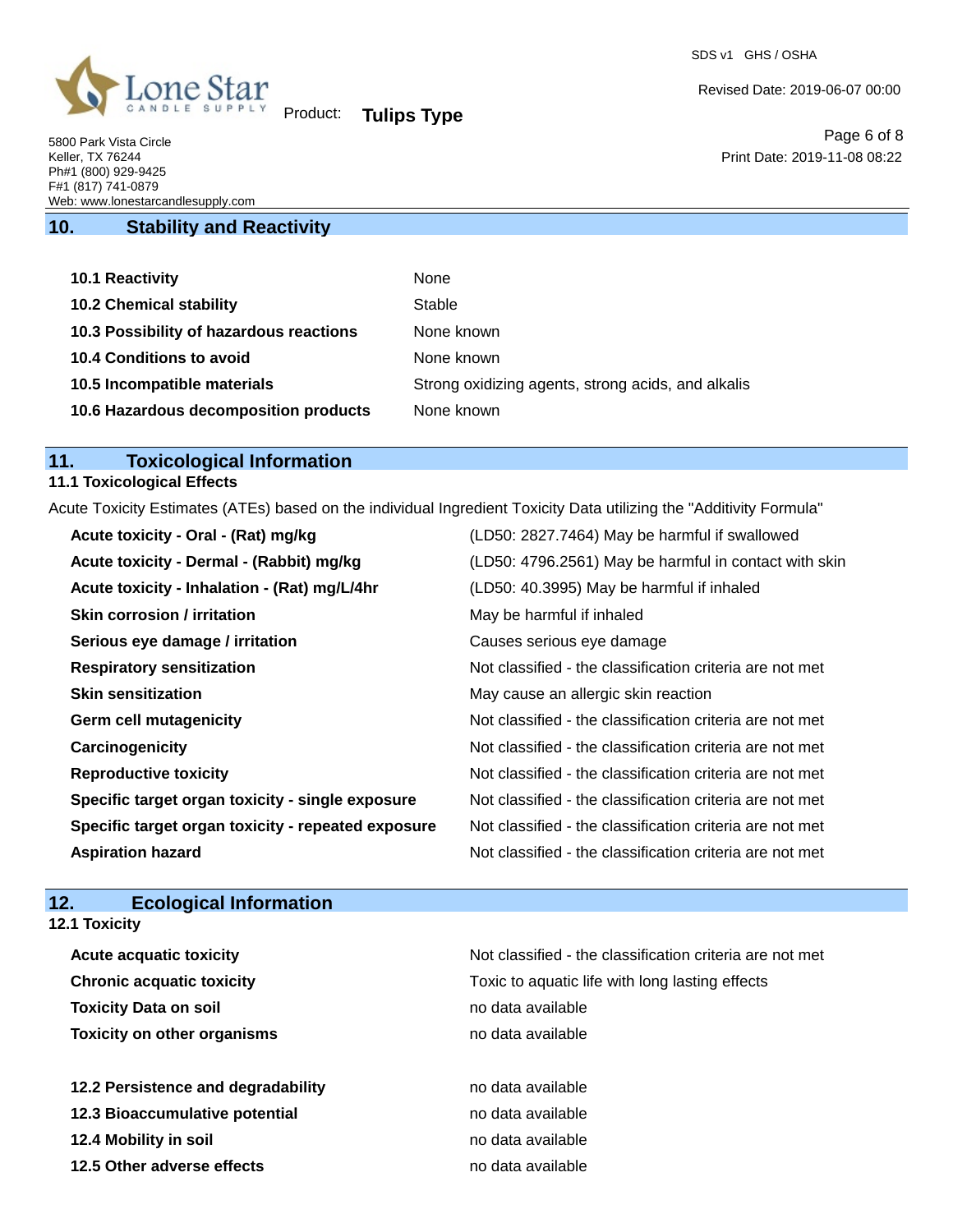

Product: **Tulips Type**

Revised Date: 2019-06-07 00:00

Page 7 of 8 Print Date: 2019-11-08 08:22

5800 Park Vista Circle Keller, TX 76244 Ph#1 (800) 929-9425 F#1 (817) 741-0879 Web: www.lonestarcandlesupply.com

# **13. Disposal Conditions**

#### **13.1 Waste treatment methods**

Do not allow product to reach sewage systems. Dispose of in accordance with all local and national regulations. Send to a licensed waste management company.The product should not be allowed to enter drains, water courses or the soil. Do not contaminate ponds, waterways or ditches with chemical or used container.

## **14. Transport Information**

| <b>Marine Pollutant</b>                                       | Yes. Ingredient of greatest environmental impact:<br>101-86-0: (10 - 20 %) : Hexyl cinnamaldehyde |                                     |                   |                 |        |
|---------------------------------------------------------------|---------------------------------------------------------------------------------------------------|-------------------------------------|-------------------|-----------------|--------|
| <b>Regulator</b>                                              |                                                                                                   | <b>Class</b>                        | <b>Pack Group</b> | <b>Sub Risk</b> | UN-nr. |
| U.S. DOT (Non-Bulk)                                           |                                                                                                   | Not Regulated - Not Dangerous Goods |                   |                 |        |
| <b>Chemicals NOI</b>                                          |                                                                                                   |                                     |                   |                 |        |
| <b>ADR/RID (International Road/Rail)</b>                      |                                                                                                   |                                     |                   |                 |        |
| <b>Environmentally Hazardous</b><br>Substance, Liquid, n.o.s. |                                                                                                   | 9                                   | Ш                 |                 | UN3082 |
| <b>IATA (Air Cargo)</b>                                       |                                                                                                   |                                     |                   |                 |        |
| <b>Environmentally Hazardous</b><br>Substance, Liquid, n.o.s. |                                                                                                   | 9                                   | Ш                 |                 | UN3082 |
| <b>IMDG (Sea)</b>                                             |                                                                                                   |                                     |                   |                 |        |
| <b>Environmentally Hazardous</b><br>Substance, Liquid, n.o.s. |                                                                                                   | 9                                   | Ш                 |                 | UN3082 |

| 15.<br><b>Regulatory Information</b>      |                                     |                       |                                                                                                  |
|-------------------------------------------|-------------------------------------|-----------------------|--------------------------------------------------------------------------------------------------|
| <b>U.S. Federal Regulations</b>           |                                     |                       |                                                                                                  |
| <b>TSCA (Toxic Substance Control Act)</b> |                                     |                       | All components of the substance/mixture are listed or exempt                                     |
| 40 CFR(EPCRA, SARA, CERCLA and CAA)       |                                     |                       | This product contains NO components of concern.                                                  |
| <b>U.S. State Regulations</b>             |                                     |                       |                                                                                                  |
| <b>California Proposition 65 Warning</b>  |                                     |                       | This product contains the following components:                                                  |
| 119-61-9                                  |                                     | 204-337-6 0.01 - 0.1% | Benzophenone                                                                                     |
|                                           | 123-35-3(NF 204-622-5 $\leq$ 60 ppm |                       | beta-Myrcene (Natural Source)                                                                    |
| 94-59-7                                   | $202 - 345 - 4 \leq 3 \text{ ppm}$  |                       | Safrole (Natural Source)                                                                         |
| 93-15-2                                   | $202 - 223 - 0 \leq 1$ ppm          |                       | Methyl Eugenol (Natural Source)                                                                  |
| <b>Canadian Regulations</b>               |                                     |                       |                                                                                                  |
| <b>DSL</b>                                |                                     |                       | 100.00% of the components are listed or exempt. The following<br>components are NOT on the List: |
| 815580-59-7 453-570-1                     |                                     | $\leq$ 0 ppm          | 3-Cyclohexene-1-carboxylic acid, 2,6,6-trimethyl-, methyl ester                                  |